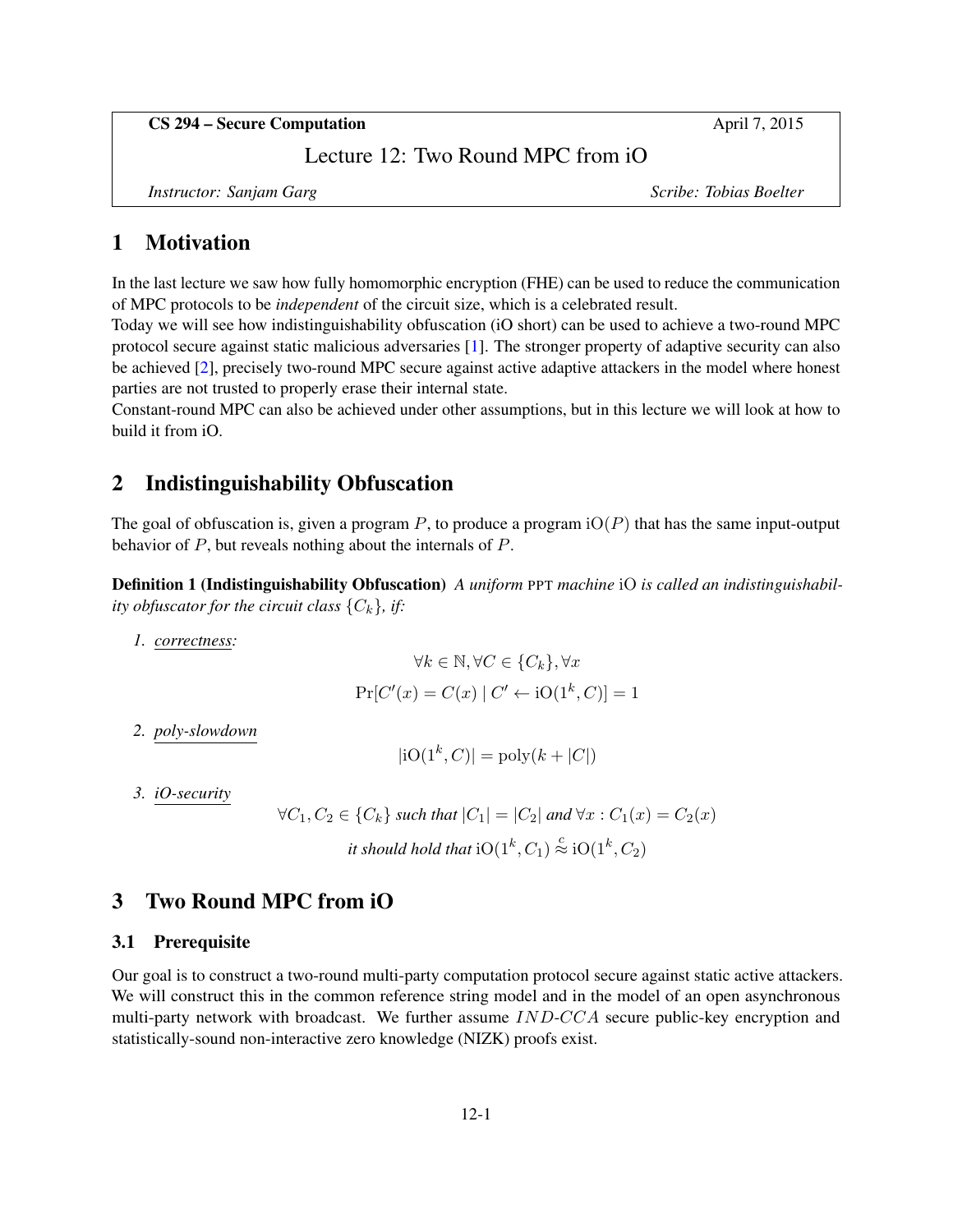#### 3.2 Intuition

#### Lemma 1 *One-round MPC is impossible*

**Proof.** The malicious party could just send garbage but still compute the functionality with its real input in its head. Thereby it can learn the output of the function on different inputs without letting the other parties learn it, which violates security.  $\blacksquare$ 

Because of this attack, we need at least two rounds of communication. One way to avoid this attack is to have all parties commit to their inputs in the first round and have the output only be generated in the second round. The concrete idea is to have every party commit to its input and its randomness in this first round. Then we apply a compiler that takes an (possibly highly interactive) existing MPC protocol and have each party obfuscate their next-message function in each round and broadcast them to the other parties. Given the obfuscations all parties can emulate the protocol in their head and finally obtain the output.

Recall that the next-message circuits have hard-coded the party's input  $x_i$ , randomness  $r_i$  and take as input all previous received messages to produce the next message. There is a problem with this approach: Given the obfuscated circuit, one party can evaluate it multiple times on different inputs thereby possibly subverting security. Therefore, we add a check into the circuit that checks, if the input is consistent with the inputs and randomness all parties committed to in the first round. Concretely, each circuit also produces a NIZK proof that their output is consistent with their input, randomness, and transcript so far. Also, the circuits take a NIZK from the previous round as input and check it.

### 3.3 The Construction

We start with the semi-honest case and subsequently extend it to achieve our final goal. Let  $\pi$  be a semi-honest MPC protocol with t rounds and n parties  $P_1, \ldots, P_n$ . Recall that a message depends on the secret state of the party and the messages this party received previously. Let  $m_{i,j}$  be the j-th message sent by the *i*-th party in the protocol:

$$
m_{i,j} = \pi(i, M_{j-1}, x_i, s_i)
$$

where  $s_i$  is the randomness and  $x_i$  the input of the *i*-th party and  $M_{r-1}$  is a matrix that describes the transcript up to round  $r - 1$ , inclusive:

$$
M_{r-1} : \stackrel{\text{def}}{=} (m_{i,j})_{i \leq n, j \leq r-1}
$$

The common reference string (CRS)  $\sigma$  in the construction consists of a NIZK proof system and a public key pk corresponding to a IND-CCA secure public key encryption scheme.

**Round 1:** The *i*-th party  $P_i$  commits to its input  $x_i$  and a random string  $r_{i,j}$  for each  $j \in [n]$ , using the  $IND-CCA$  secure encryption scheme comm, i.e.

$$
c_i = \text{comm}(x_i), d_{i,j} = \text{comm}(r_{i,j})
$$

#### Round 2:

- The party  $P_i$  reveals the random values  $\{r_{i,j}\}_{j\neq i\in[n]}$  and generates proofs  $\{\gamma_{i,j}\}_{j\neq i\in[n]}$  that these are indeed the values that are encrypted in the ciphertexts  $\{d_{i,j}\}_{j\neq i\in[n]}$
- Each party  $P_i$  generates and reveals t obfuscations of its augmented next-round function  $\mathcal{P}_{i,j}^{0,x_i,\rho_{x_i},r_{i,i},\rho_{r_{i,i}},\{Z_i\},0^{\ell_{i,j}}}$  $i,j$  :  $i, j$  :  $i, i, r, i, j$  :  $(i,j)$  $(iO_{i,1}, \ldots, iO_{i,t})$